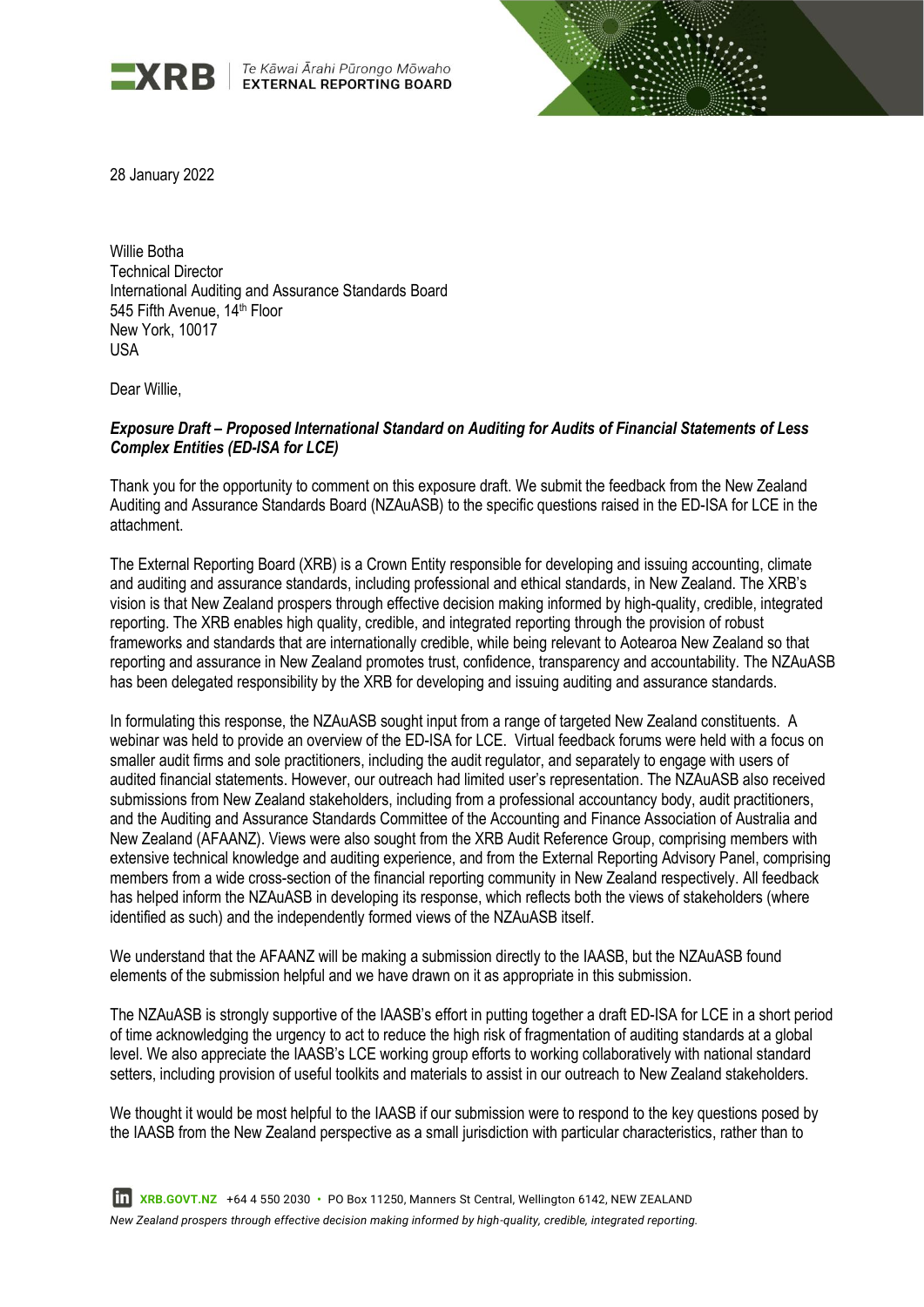provide technical comment on the drafting of the ED-ISA for LCE. The submission does not therefore address all questions raised by the IAASB.

## *Overarching comments*

The NZAuASB highlights that the ED-ISA for LCE is an indictment on the scalability of the ISAs. The design of the proposed standard, which is based on the relevant audit requirements from the ISAs, highlights that the core audit requirements can be condensed into a much more readable and compact document, which is easier to navigate and understand. While we recognise the IAASB's effort in issuing electronic international standards to ease the navigation of the ISAs, we continue to urge the IAASB to rethink its approach to the ISAs, to start simple and build up progressively, rather than the other way around.

The NZAuASB is supportive of the IAASB's introduction of a separate standalone auditing standard for less complex entities at a global level. However, we consider that there will be limited use of the proposed standard in New Zealand, taking into consideration our views on the key areas where the IAASB may need to further reflect and refine the approach to the proposed standard.

In considering whether the proposed standard can, and will, be used in New Zealand, the NZAuASB assessed the following factors and relevant characteristics in our jurisdiction:

- There are a large number of private sector entities that would be characterised as less complex, including those which have a group structure;
- Relatively high statutory thresholds for the audit of non-regulated entities (in both the for-profit and not-for-profit sectors), but with strong traditions of audit as a means of assurance as reflected in many entities' constitutions, trust deeds, etc., and contractual audit requirements such as in funding agreements;
- In the public sector, large numbers of small and often less complex entities (such as small schools and locally based trusts and boards) are required by New Zealand law to be audited; and
- An auditing profession (which spans all sectors, including the public sector) which is largely competent in performing audits using the full suite of International Standards on Auditing (ISAs).

Stakeholder feedback and our own discussions indicate that the ED-ISA for LCE is unlikely to be applied by large and mid-tier audit firms which already have established methodologies for ISA-based audits, scalable for the audit of entities of all sizes and complexities. The ED-ISA for LCE is also unlikely to be applied to audits of regulated entities in New Zealand. Considering the relatively high statutory threshold for audits of non-regulated entities, many auditors of entities that might be characterised as less complex will not look to apply ED-ISA for LCE in New Zealand.

Nonetheless, the NZAuASB recognises that the proposed standard may be useful to small firms or sole practitioners given the nature of their clients and their auditing practice. In that respect, we believe the standard will be beneficial for audit efficiencies without impairing audit quality. The structure of the proposed standard, which follows the flow of an audit, will make it easier for practitioners to use and the condensed material makes the audit requirements easier to understand, which will enable auditors to focus on the relevant audit requirements to an LCE audit.

The NZAuASB considers that the current transition requirements from the ED-ISA for LCE to full ISAs, may be triggered more often than the IAASB may expect, and that more guidance is required in this area. In an increasingly complex environment, change is constant and might trigger a reassessment as to whether the ED-ISA for LCE remains appropriate more frequently than not. More flexibility in the transitioning provision requirements is needed to enhance the usability of the proposed standard.

We are also concerned that a separate standalone standard might signal that an LCE audit is less than an ISA audit, or imply a two-tier auditing environment. Given ED-ISA for LCE is based on relevant requirements from the current suite of ISAs, and similarly achieves the same level of assurance, separating it and labelling it as something different or "less" may cause reluctance in our ISA-capable profession to use ED-ISA for LCE due to potential misperception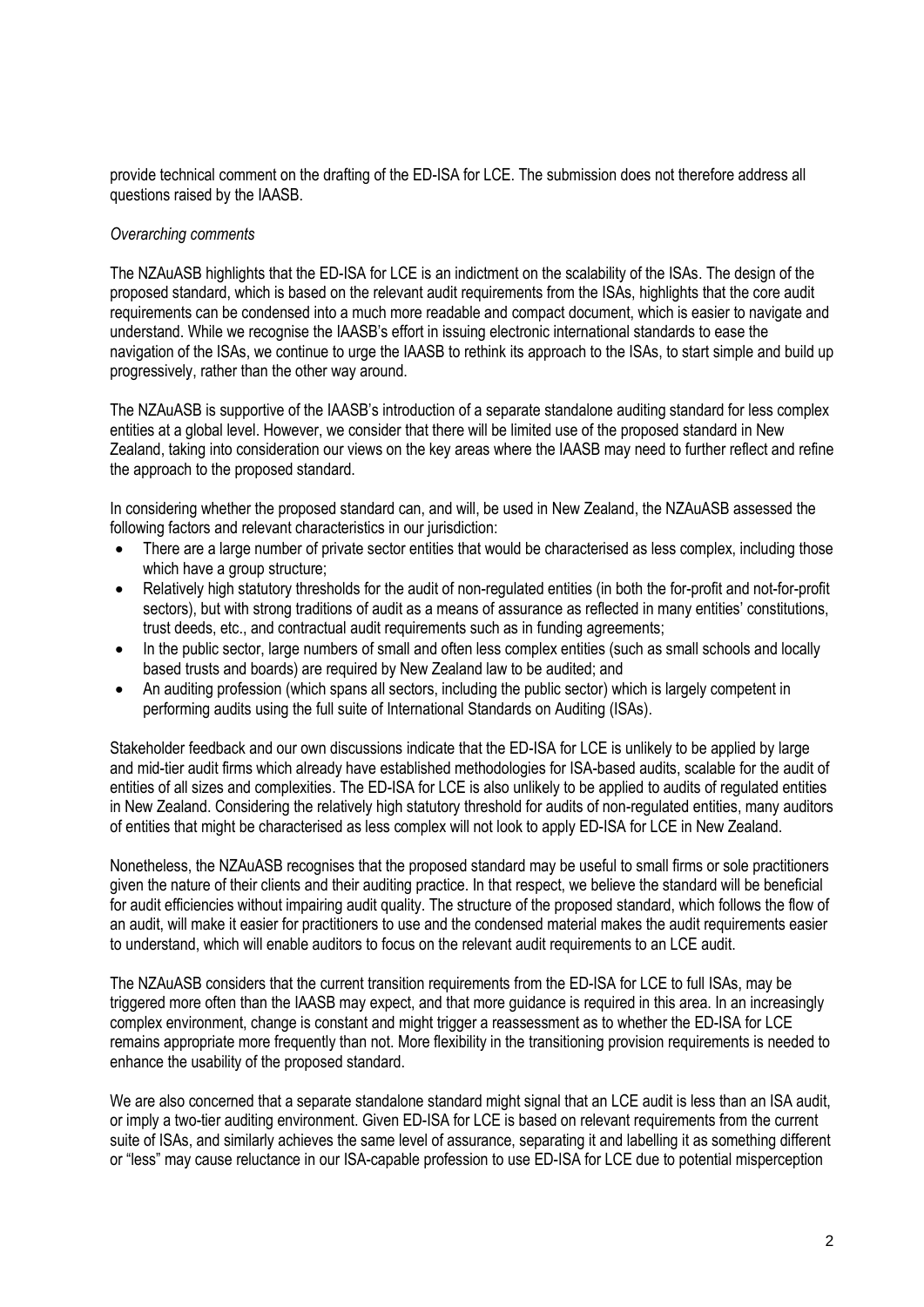by those charged with governance (TCWG) and users. Labelling the standard as a standalone International Standard on Auditing, while noting that it is an international standard on auditing, may help to address this risk. However, there is still a need to raise awareness, educate and engage with the TCWG and users for them to understand that the ED-ISA for LCE is similar to the ISAs, which provides reasonable assurance and is not a second-grade audit, to address the user perception issue of reduced work effort and/or audit quality.

On the scope of the ED-ISA for LCE, to enhance its usability and applicability in the New Zealand jurisdiction, we recommend that the IAASB include group audits depending on the complexity of the group. ISA-800 audits should also be included in the scope of the ED-ISA for LCE as it applies to entities that are largely less complex and auditors will therefore benefit from being allowed to make use of the proposed standard.

Should you have any queries concerning our submission please contact either myself at the address details provided below or Misha Pieters (misha.pieters@xrb.govt.nz).

Yours sincerely,

 $\epsilon$ <u>and a substantial property of the set of the set of the set of the set of the set of the set of the set of the set of the set of the set of the set of the set of the set of the set of the set of the set of the set of the </u>  $\varsigma$ 

**Robert Buchanan Chairman** Email: robert@buchananlaw.co.nz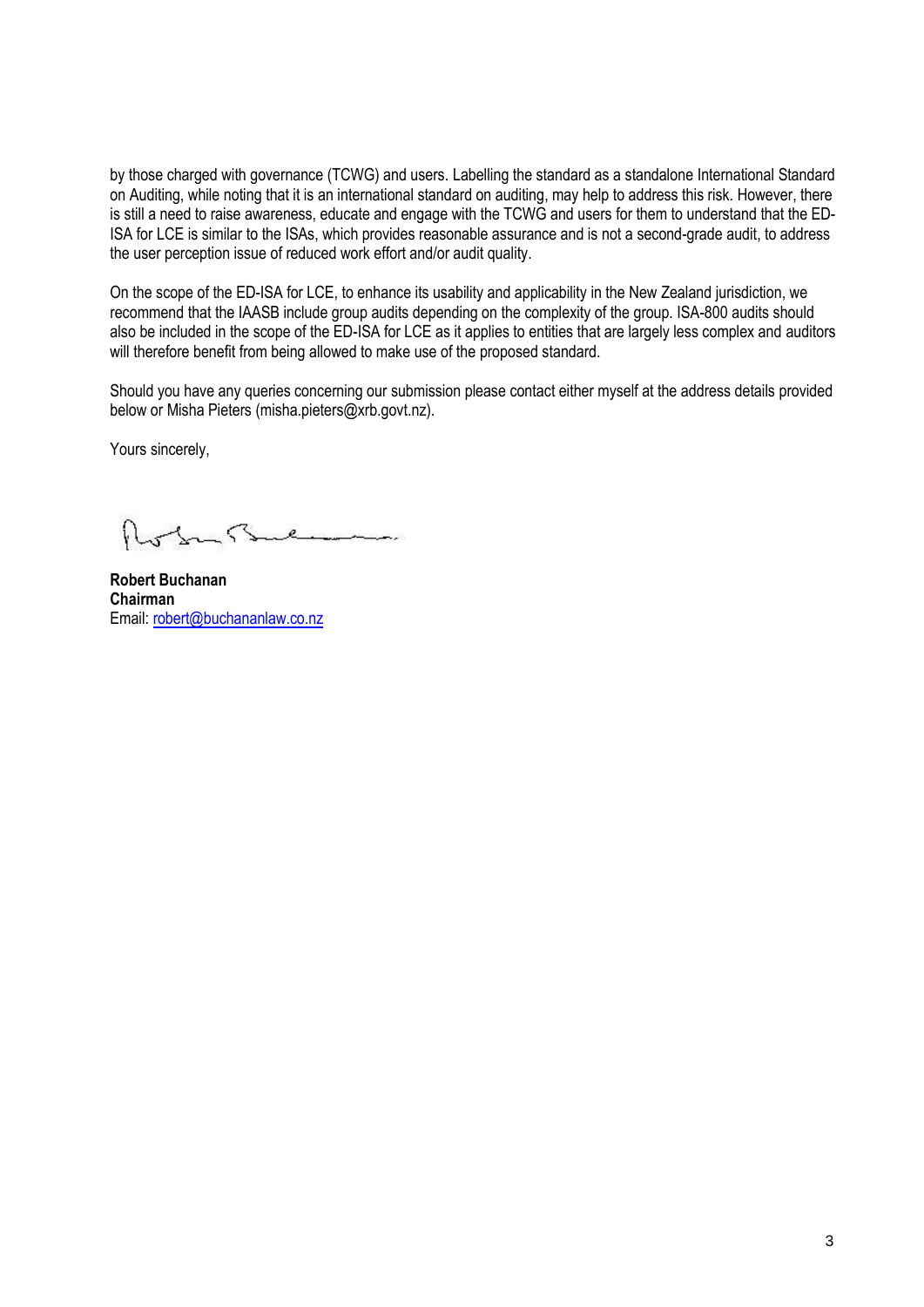## **Submission of the New Zealand Auditing and Assurance Standards Board**

## *IAASB Exposure Draft – Proposed International Standard on Auditing for Audits of Financial Statements of Less Complex Entities (ED-ISA for LCE)*

#### *Section 4A – Overarching Positioning of ED-ISA for LCE*

#### **1) Views are sought on:**

**a) The standalone nature of the proposed standard, including detailing any areas of concern in applying the proposed standard, or possible obstacles that may impair this approach?**

#### **Response:**

The NZAuASB acknowledges that the proposed separate standalone standard will be helpful in assisting practitioners in many jurisdictions to navigate and scale the full suite of International Standards on Auditing (ISAs) which have become increasingly lengthy and difficult to navigate. However, we express concerns that a standalone standard might signal that an LCE audit is less than an ISA audit, or imply a two-tier auditing environment.

The proposed standard contains the relevant requirements from the current suite of ISAs, and similarly achieves reasonable assurance. Separating it and labelling it as something different or "less" runs the risk of confusing and creating a perception problem, possibly causing reluctance to use the standard. This is exacerbated by the requirement that the LCE auditor's report would need to identify that a different auditing standard has been applied in the audit of an entity, which risks confusing users as to the nature of the audit and the level of assurance being provided. There is a need for ongoing education to avoid this misperception.

Some stakeholders expressed concern that if audit practitioners primarily use the LCE standard once issued, they may no longer have the competency to conduct audits using the full ISAs. On this view, there may be some auditors or audit firms that will never do a full ISA audit due to its clients' size and nature, therefore do not have the knowledge or ability to step up or transition if needed in the future. The NZAuASB doubts this is likely to be a problem in an ISA-capable profession such as New Zealand. However, we recommend that the IAASB consider the level of familiarity with the ISAs as a precondition prior to using the proposed standard. This is also important to enable auditors to adopt transition provisions correctly if there is a need to transition from the LCE standard to the full ISAs.

The NZAuASB is supportive of an approach which generally does not allow topping up with reference to the full ISAs. This avoids the issue of having to apply the LCE standard and refer to the ISAs if there were no relevant audit requirements included in the LCE standard.

#### **b) The title of the proposed standard.**

#### **Response:**

The NZAuASB has a concern that the title of the proposed standard, "International Standard on Auditing for Audits of Financial Statements of Less Complex Entities" might signal that an LCE audit is less than an ISA audit. The use of the term "less" in the title increases this risk.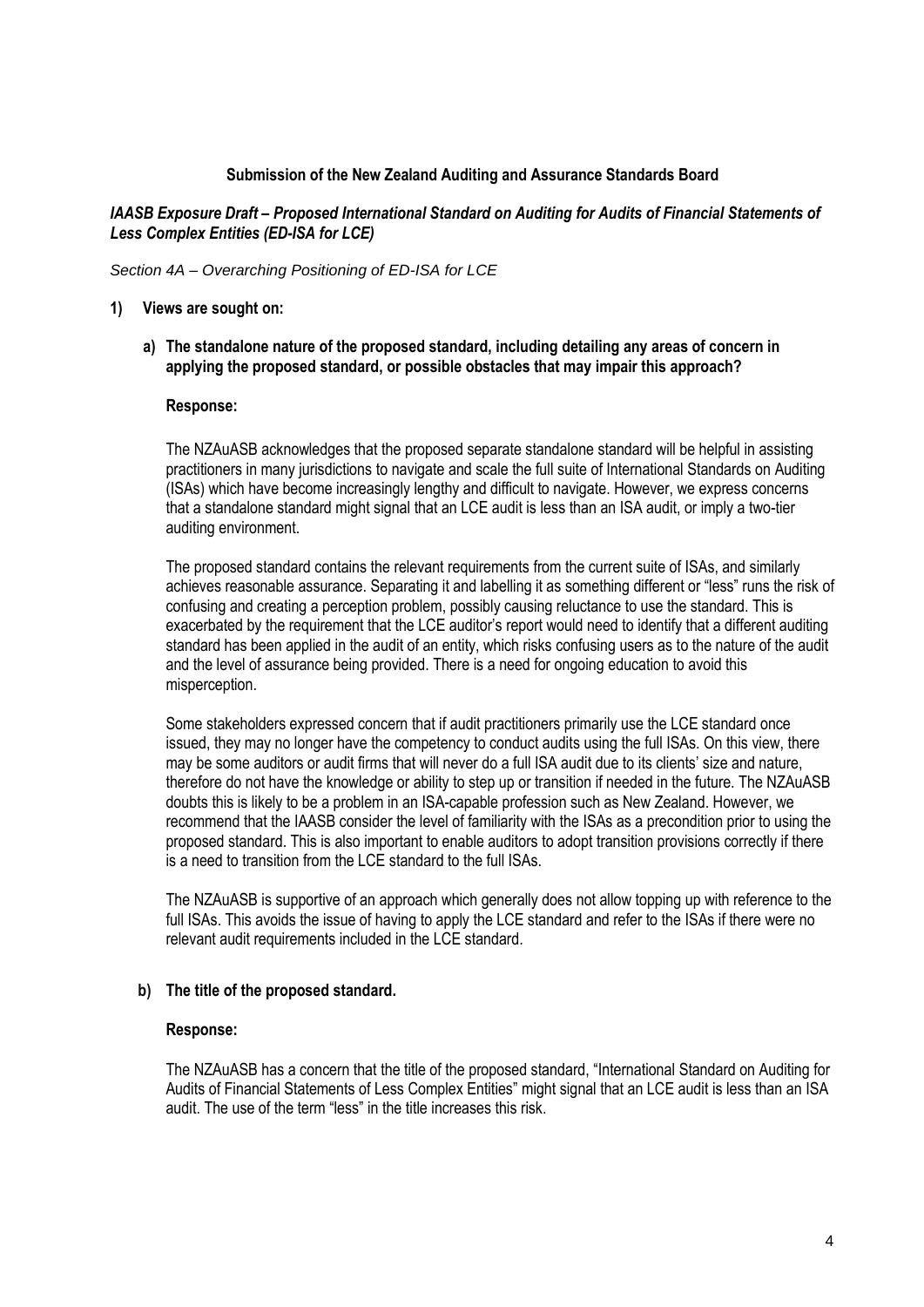The NZAuASB also has a concern that the title could prompt clients to request auditors to adopt LCE on the perception that it may require reduced audit work effort and hence could be cheaper. Labelling the standard as a standalone International Standard on Auditing, while noting that it is an international standard on auditing may help address this risk. However, there is still a need for ongoing education to avoid this misperception.

The key issue is around the messaging about the proposed standard, especially to the preparers and the users of the financial statements. It needs to be highlighted or strengthened that the level of assurance and audit quality under both the LCE standard and the ISAs is the same.

During our outreach, this concern was not shared by the sole practitioners or auditors from smaller audit firms we heard from, as the majority support the title of the standard. These stakeholders did not think that the words 'less complex' affect the perception of an LCE audit. They considered that an LCE audit still provides reasonable assurance, and that the title rather highlights that it is the "right" amount of audit for this type of entity. This view is also supported by the AFAANZ, who liked the title because it includes the nomenclature 'Less Complex Entities' which is consistent with the scope of the proposed standard. However, as mentioned our outreach had limited users' representation. Hence, the NZAuASB still believes that this could be a perception issue that should be addressed by the IAASB.

## **c) Any other matters related to ED-ISA for LCE as discussed in this section (Section 4A).**

There is a need to raise awareness, educate and engage with those charged with governance (TCWG) and users to enable them to understand that the ED-ISA for LCE is similar to the ISAs, which still provides reasonable assurance and is not a second-grade audit. The user perception issue of reduced work effort and/or audit quality should also be addressed. It should be emphasized that the use of the ED-ISA for LCE will not result in substantially less audit testing procedures.

## **2) Do you agree with the proposed conforming amendments to the IAASB Preface (see paragraphs 39- 40)? If not, why not, and what further changes may be needed?**

#### **Response:**

The NZAuASB agrees with the proposed conforming amendments to the IAASB Preface.

#### *Section 4B – Authority of the Standard*

- **3) Views are sought on the Authority (or scope) of ED-ISA for LCE (Part A of the proposed standard). In particular:**
	- **a) Is the Authority as presented implementable? If not, why not?**
	- **b) Are there unintended consequences that could arise that the IAASB has not yet considered?**
	- **c) Are there specific areas within the Authority that are not clear?**
	- **d) Will the Authority, as set out, achieve the intended objective of appropriately informing stakeholders about the scoping of the proposed standard?**
	- **e) Is the proposed role of legislative or regulatory authorities or relevant local bodies with standard setting authority in individual jurisdictions clear and appropriate?**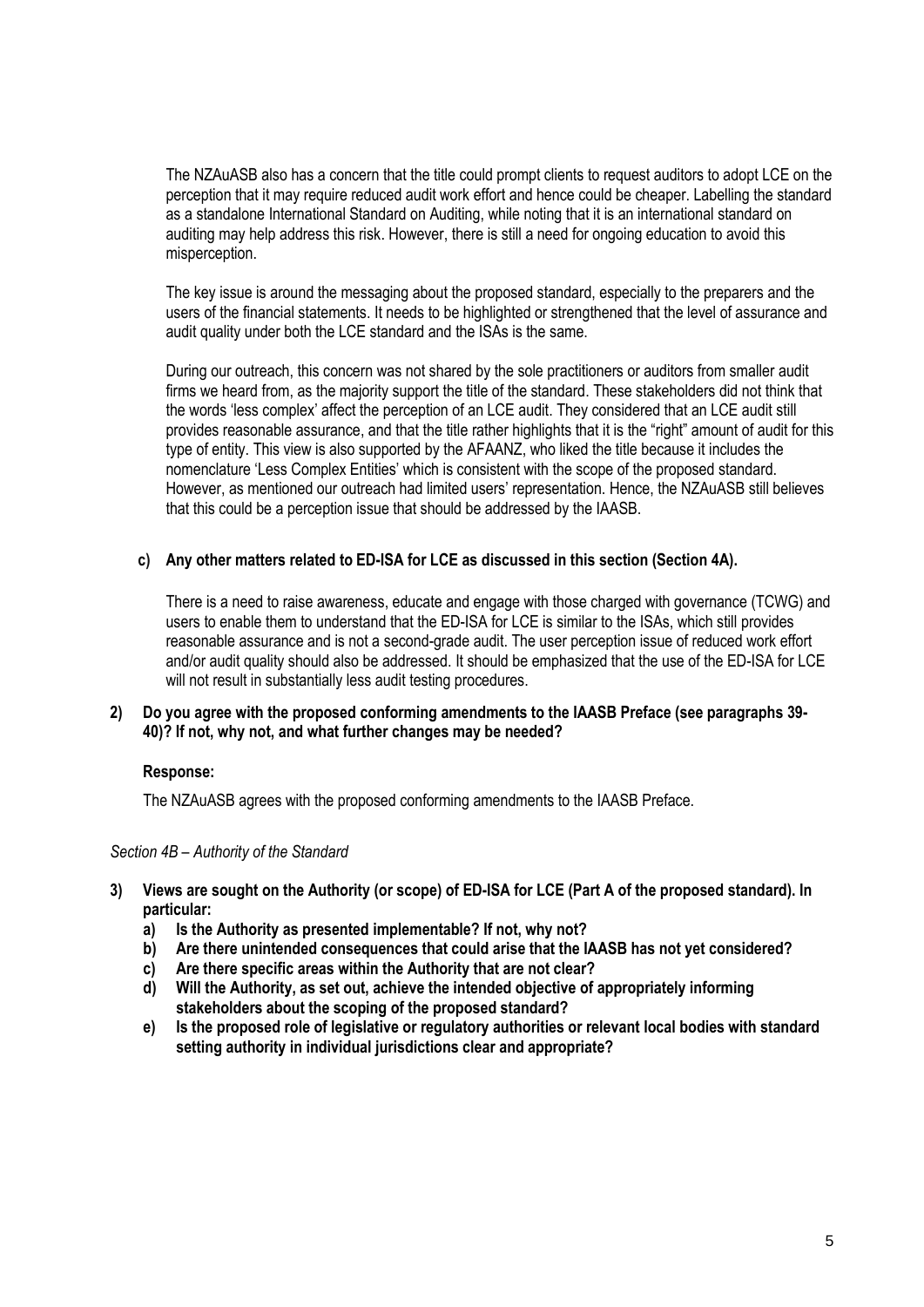#### **Response:**

## **a) Is the Authority as presented implementable? If not, why not?**

The NZAuASB is concerned that the proposed prohibitions based on the Qualitative Characteristics (QCs) seem somewhat arbitrary and lack clarity (discussed further in Question 4 below) which could result in inconsistent application of the proposed standard and undermine its credibility.

We agree with the current proposed role for legislative or regulatory authorities or relevant local bodies with standard-setting authority to further refine the scope of the standard, and the firm's role in setting proper policies and procedures in the use of the proposed standard. However, we consider the proposed scoping approach at the engagement level, where the need for the exercise of audit practitioner's judgement in determining if an entity is an LCE, may have gone a bit too far.

An audit practitioner may justify applying ED-ISA for LCE even though the entity may not necessarily meet the LCE criteria, motivated by the potential misperception that a LCE audit would result in reduced work effort. Further, small firms or sole practitioners may not have firm level evaluation controls to ensure the appropriate scoping of the standard when in use. This could impair audit quality, or result in an inappropriate audit opinion being expressed due to the absence of relevant audit requirements relating to complex matters in the ED-ISA for LCE.

The NZAuASB supports the approach of not including any quantitative threshold for the scoping of the standard with ED-ISA for LCE, and agrees that it is appropriate for such thresholds to be established at a jurisdiction level and at a firm level. We agree that local national standard setters and firms play an active role in ensuring there are proper limitations being set, including quantitative limitations or qualitative characteristics specific to the jurisdiction's circumstances. The IAASB could also develop a "library" or checklist and implementation guide to work through the determination if classification as the LCE is appropriate, and provide further clarity on the QCs of complexity as discussed in Question 4, which would drive more consistency in use in practice.

#### **b) Are there unintended consequences that could arise that the IAASB has not yet considered?**

Applying the QCs in conjunction with the concept of 'if in doubt, you are out' should mean that auditors come to the same conclusion as to whether the LCE standard can be applied.

However, the extent of judgement involved in the consideration of the QCs by the firm or at the engagement level in the scoping of the standard might create inconsistency in practice whereby different auditors may arrive at different conclusions as to whether the same entity could qualify as an LCE. This could result in 'opinion shopping' by clients, especially if there is a misperception that LCE audits may cost less but achieve the same level of assurance, which is a fundamental perception issue. This perception risk should be addressed especially in light of the recent revision to the fee-related provisions of the IESBA Code of Ethics (the Code), that highlights that fee considerations also include factors such as cost of resources, duration and timing of audit as well as quality of management's record keeping and processes for financial statements preparation (Paragraph 410.23 A1 of the Code).

Alternatively, given that there are many specific prohibitions and QC considerations, it may be deemed safer to apply the full ISAs than risk having to transition to full ISAs mid-way through the audit. Auditors may naturally default to over auditing in order to minimise their liability risk. This reduces the attractiveness of the standard.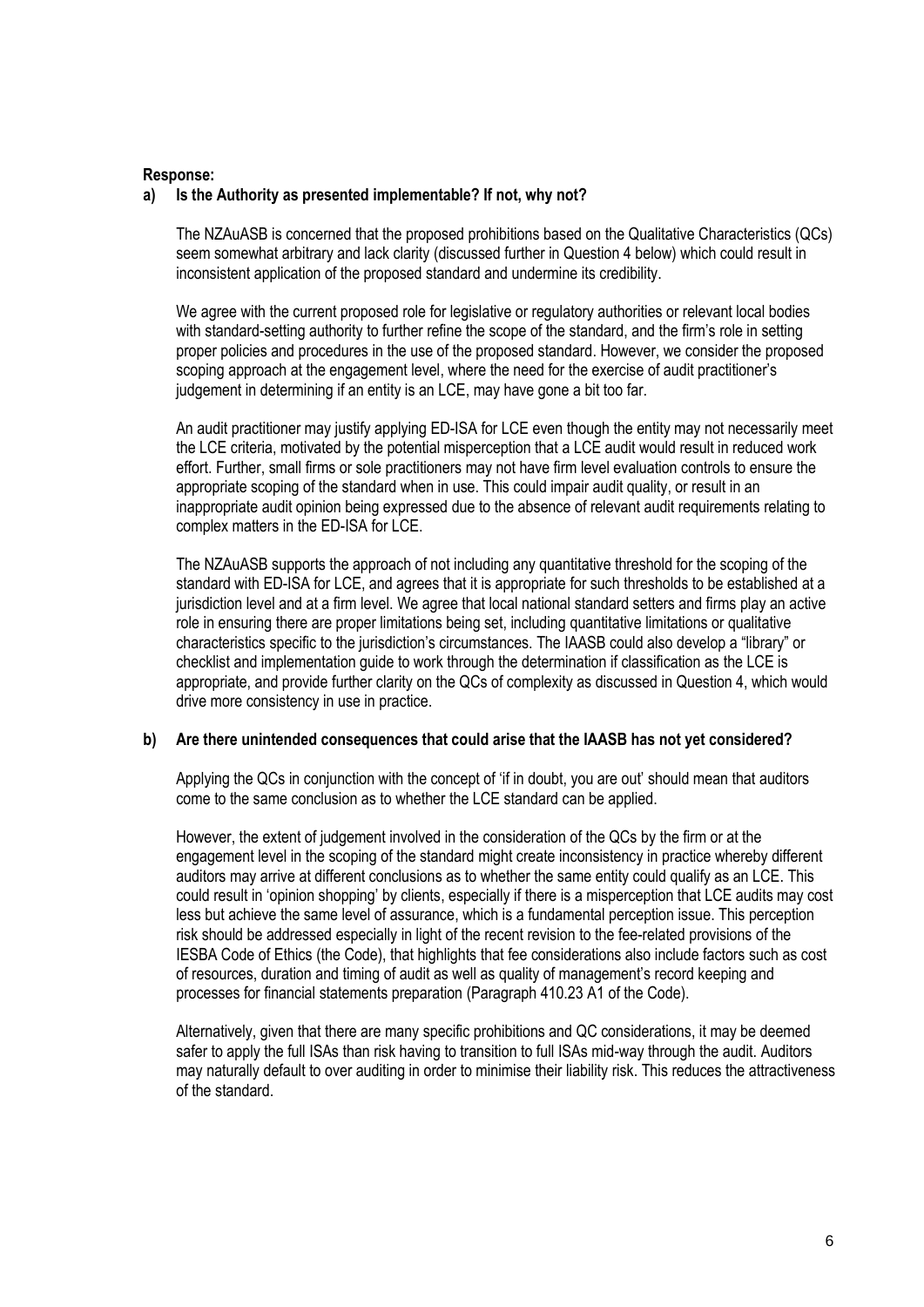The current specific prohibitions also seem to have scoped out too many entities. The prohibition of groups could result in simple groups being excluded (these are being further discussed in Question 4 and Question 22 below) which limits the usefulness of the proposed standard.

#### **c) Are there specific areas within the Authority that are not clear?**

The Authority of the Standard, as currently set out, is clear in articulating the message it intends to deliver on the scoping of the standard.

However, we are concerned at the potential risk that the lack of clarity on the QCs would result in inconsistent application of the proposed standard and undermine its credibility. Refer to response in Question 4(b) for detailed discussion on the QCs.

#### **d) Will the Authority, as set out, achieve the intended objective of appropriately informing stakeholders about the scoping of the proposed standard?**

The NZAuASB is of the view that the Authority, as set out, achieves the intended objective of appropriately informing stakeholders about the scoping of the proposed standard.

#### **e) Is the proposed role of legislative or regulatory authorities or relevant local bodies with standard setting authority in individual jurisdictions clear and appropriate?**

The NZAuASB is of the view that the proposed role of legislative or regulatory authorities or relevant local bodies with standard setting authority in individual jurisdictions is clear and appropriate.

#### **4) Do you agree with the proposed limitations relating to the use of ED-ISA for LCE? If not, why and what changes (clarifications, additions or other amendments) need to be made? Please distinguish your response between the:**

#### **Response:**

#### **a) Specific prohibitions**

The NZAuASB considers the specific prohibitions in ED-ISA for LCE to be appropriate, except for the specific prohibition on group audits. The NZAuASB considers that there are group audits that are less complex in nature and should be permitted by the scoping of the proposed standard. Group audit considerations are discussed in Question 22 below.

#### **b) Qualitative characteristics**

In principle, the NZAuASB agrees with the proposed limitations relating to use of ED-ISA for LCE established by the QCs. However, the NZAuASB is of the view that the ED does not provide adequate application material for how auditors are to consider areas where an entity may exhibit characteristics that would make it inappropriate to use the proposed standard to audit the entity.

Overall, we are concerned at the potential risk that a lack of clarity on the QCs would result in inconsistent application of the proposed standard and undermine its credibility.

The NZAuASB recommends that the proposed standard provide further clarity on the characteristics that auditors would need to consider as QCs as identified below. The standard should either define blanket QCs that would apply to all areas or define QCs for each area (e.g., for structure, the degree of separation between owner and management, the degree of separation between TCWG of the entity and day to day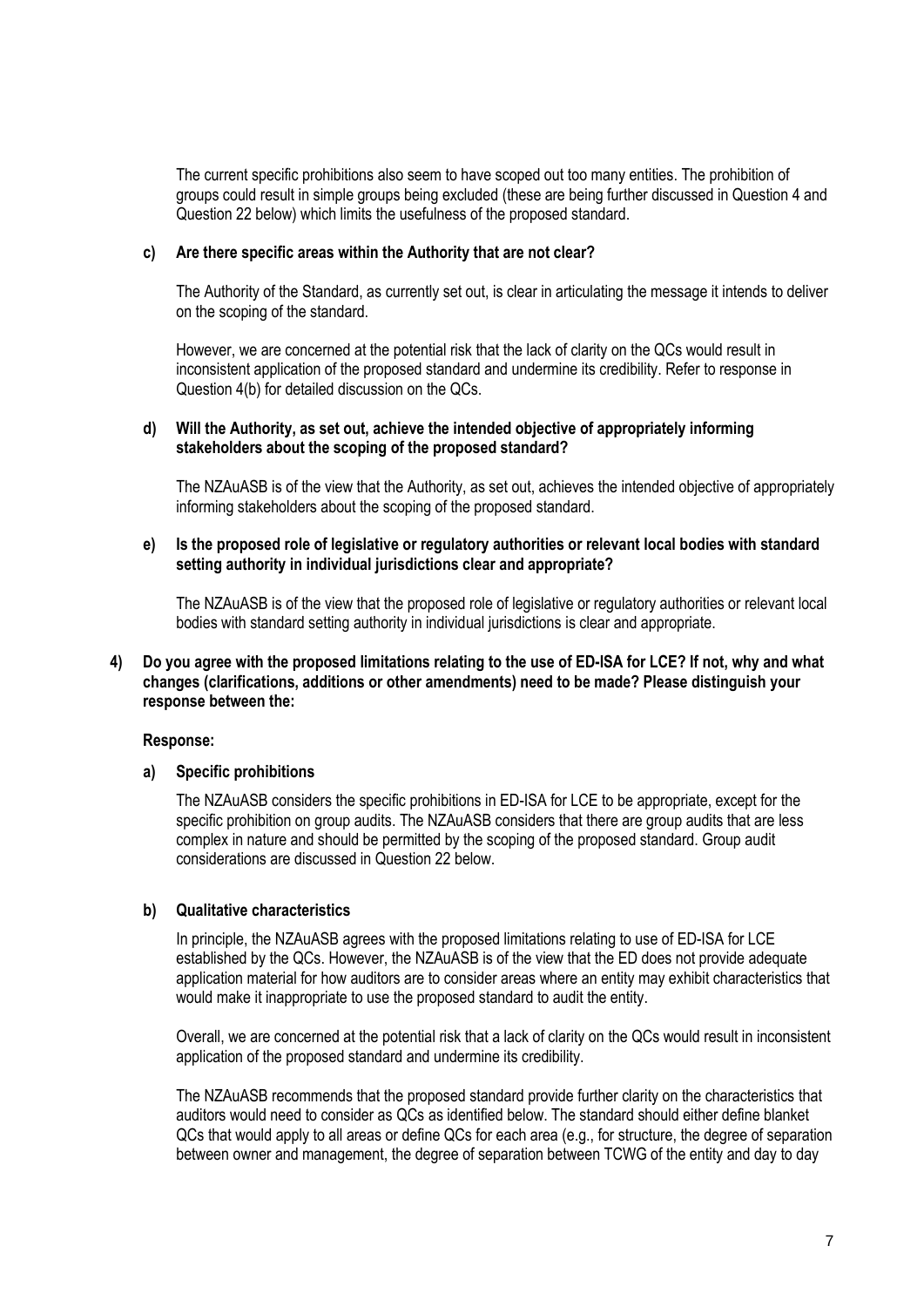operations, etc.). It may also be helpful to consider including additional case studies of considerations where there are various QCs to consider with some complex and non-complex characteristics in determining if an entity is a LCE.

Subsequent to our outreach and in our own discussions, we also identified the following suggestions:

- Paragraph 28 of the Supplemental Guidance for Authority of the proposed standard does include examples of QCs that are commonly associated with an LCE or otherwise. However, the supplemental guidance is not authoritative. We recommend that information included in those paragraphs are essential explanatory material that should be included within the standard.
- Both the proposed standard and the supplemental guidance refer to quantifying adjectives of "few", "multiple" and "many" (e.g., few employees vs many employees, few levels of management vs multiple levels of management, few products vs many products etc.). These may prove difficult to apply in practice. For example, when do few employees become many? What determines when there are "few" suppliers and when they become "many"? We recommend that the IAASB include more guidance or provide more clarity on how quantitative measures translate into the qualitative judgement that an entity is "less complex", having regard also to other factors. This could either be suggesting a number range to define these terms and a consideration for firms to further define these when setting the firm's policies and procedures in the scoping and use of the proposed standard.
- We recommend that the IAASB clarify and emphasize that examples of LCE common characteristics outlined in the Supplemental Guidance Authority in determining complexity of an entity is not a boilerplate template for the auditors to use and the exercise of judgement is crucial in reviewing the QCs. For example:
	- $\circ$  An entity who has few employees involved in its financial reporting or entity with no independent directors on a company's board are commonly associated with an LCE. However, the entity may be inadequately resourcing its financial reporting function, and the absence of independent directors on a company's board may be an indicator of deficient governance structure.
	- $\circ$  Entities in the start-up stage indicates that the entity is complex. However, we not consider that start-ups are necessarily complex. At the initial stage they may just incur expenses and nothing else, and therefore may be less complex.
- We also encourage the IAASB to consider if there are additional QCs or nuances to the QCs for public sector and not-for-profit entities.

#### **5) Regarding the Authority Supplemental Guide:**

#### **a) Is the guide helpful in understanding the Authority? If not, why not?**

#### **Response:**

The NZAuASB found the guide helpful to gain a better understanding of the Authority of the standard. The examples of QCs included in the supplemental guide should assist the firms and auditors in establishing policies and procedures, and in assessing if an entity could apply ED-LCE or otherwise. However as discussed in question 4 above, we are of the view that the examples of QCs included in the Supplemental Guide should instead be part of the proposed standard to provide more clarity about what the QC considerations are.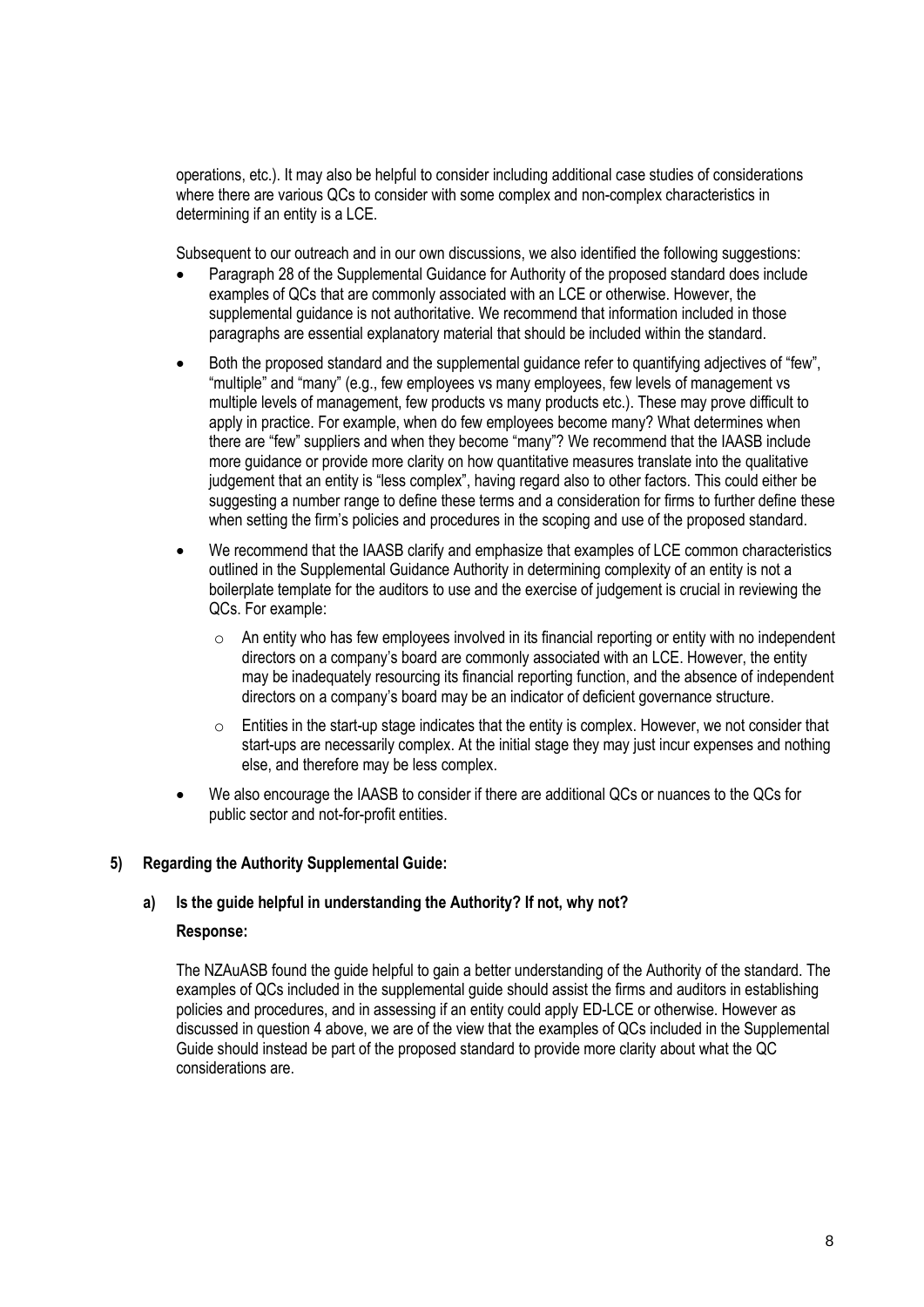## **b) Are there other matters that should be included in the guide?**

#### **Response:**

In our outreach, New Zealand stakeholders suggested the development of a "library" or checklist to work through to determine if classification as a LCE is appropriate. First time implementation guidance to facilitate consistent exercise of professional judgement would be especially helpful.

The NZAuASB did not identify other matters that should be included in the guide in relation to the Authority Supplemental Guide.

## **6) Are there any other matters related to the Authority that the IAASB should consider as it progresses ED-ISA for LCE to finalisation?**

## **Response:**

The NZAuASB does not have any further comments.

*Section 4C – Key Principles Used in Developing ED-ISA for LCE*

**7) Views are sought on the key principles used in developing ED-ISA for LCE as set out in this Section 4C.** 

## **Response:**

**a) The approach to how the ISA requirements have been incorporated in the proposed standard (see paragraphs 74-77).** 

The NZAuASB considers that the IAASB's key principles and overall approach is appropriate.

**b) The approach to the objectives of each Part of the proposed standard (see paragraphs 78- 80).** 

The objectives in ED-ISA for LCE align, where appropriate, to the equivalent ISA objectives. However, given that the structure of the ED-ISA for LCE follows the flows of an audit, in each Part of the proposed standard there may be numerous topics where each have their own objective(s) in the full ISAs. Therefore, some of the objectives in ED-ISA for LCE may be more broadly stated than it would be in the ISAs. The NZAuASB considers that it is difficult to evaluate whether stating objectives in a broader way has an impact on their implementation. However, the overall approach seems reasonable and appropriate.

## **c) The principles in relation to professional scepticism and professional judgement, relevant ethical requirements and quality management (see paragraphs 81-84)**

The NZAuASB is of the view that the proposed standard's approach to professional scepticism and judgement, ethical requirements and quality management are appropriate, taking into consideration AFAANZ's view. On the basis of the extant academic research, the AFAANZ is of the view that the coverage of material on relevant ethical requirements and firm level quality management (Section 1.2), as well as professional scepticism (Section 1.4.5 – 1.4.6), needs to be elaborated upon in order to reflect unique but important characteristics of less complex entity audits.

The NZAuASB recommends that the IAASB should liaise with the IESBA to consider the application of the International Code of Ethics for Professional Accountants (including International Independence Standards) (the Code) to less complex clients. It is recommended that the IAASB liaise with IESBA to consider giving greater attention to the unique independence issues that are present in audits of less complex entities.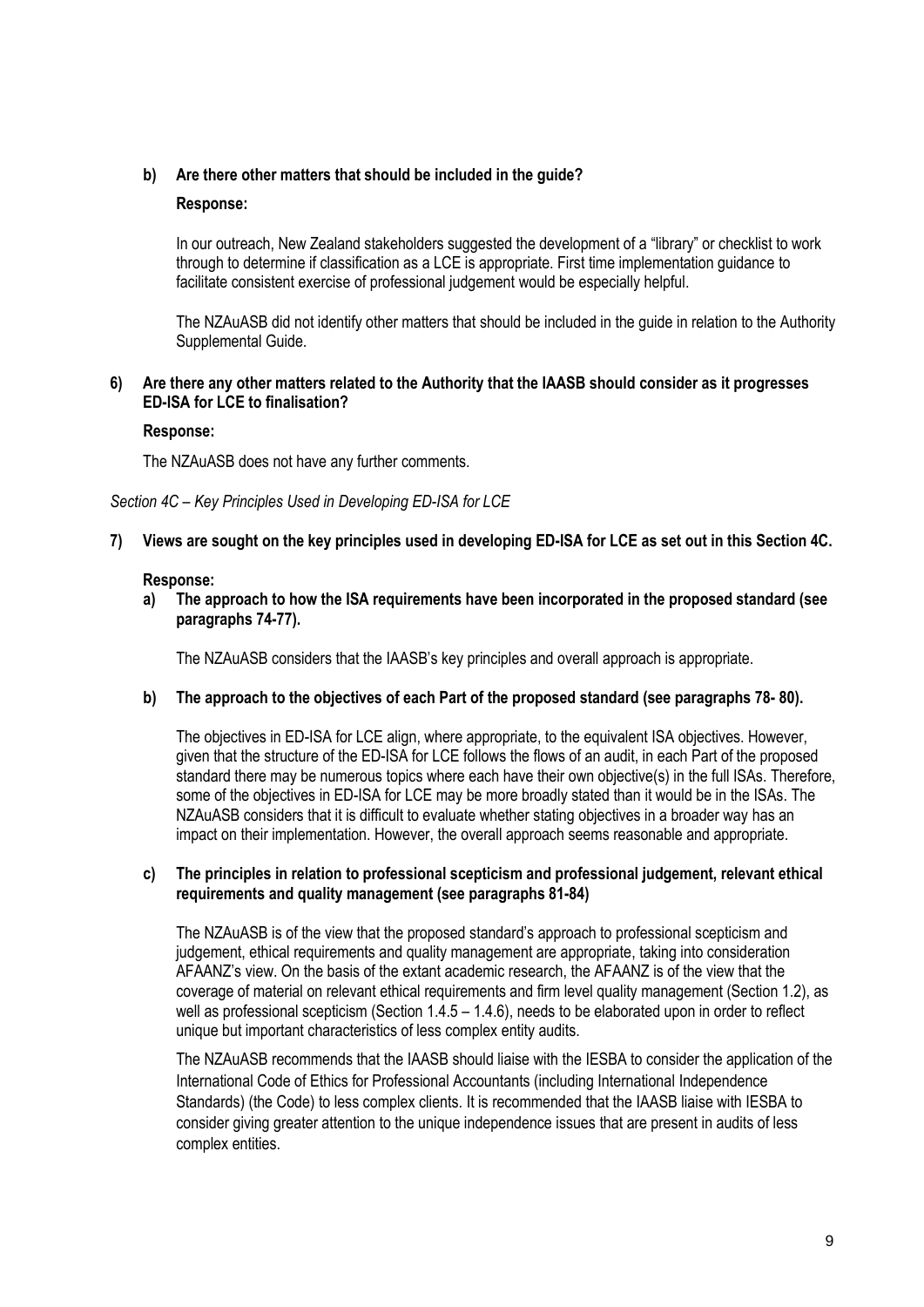## **d) The approach to EEM (see paragraphs 85–91) including:**

- **i. The content of the EEM, including whether it serves the purpose for which it is intended.**
- **ii. The sufficiency of EEM.**
- **iii. The way the EEM has been presented within the proposed standard.**

The NZAuASB considers the way the EEM has been presented within the proposed standard is appropriate, i.e., having the EEM throughout the standard, rather than as a separate section within the proposed standard, is helpful.

On the sufficiency of EEM, the NZAuASB is of the view that there is a risk that too much explanatory material might have been excluded. The included EEM may be inadequate for consistent application of the requirements in the proposed standard. For example, the proposed standard has excluded almost all the application material pertaining to the use of audit sampling. A similar lack of application material exists in relation to use of substantive analytical procedures.

In addition, while the IAASB indicated that additional supplemental guidance would be issued in the future, it is not feasible to assess the impact of such guidance at present. Also, excluded EEM is the primary reason for the proposed standard being shorter than the ISAs. This achievement is likely to be adversely affected by the need to add more supplemental guidance in the future, which will not be authoritative in nature.

## *Section 4E – Content of ED-ISA for LCE*

- **10) For Part 9, do you agree with the approach taken in ED-ISA for LCE with regard to auditor reporting requirements, including:**
	- **b) The approach to include a specified format and content of an unmodified auditor's report as a requirement?**

#### **Response:**

Given that ED-ISA for LCE contains the relevant audit requirements from the full ISAs and achieves similar assurance, the NZAuASB considers that reference to the ED-ISA for LCE in the LCE auditor's report risks confusing users as to the nature of the audit and the level of assurance being provided. This will further exacerbate the potential misperception that the ED-ISA for LCE is *less* than the full ISAs, which is a fundamental perception issue.

We also note that the specific content and format of the auditors' report would further complicate the transitioning provision requirements, as discussed in Question 13 below. The auditors' report should be more flexible in stating the basis of auditing standards being used.

However, this concern is not shared by all stakeholders we engaged with. The smaller audit firms and sole practitioners do not think referencing ED-ISA for LCE in the auditor's report will cause a concern to users of financial statements, as it provides the same level of assurance and improves the transparency of auditors' reporting. These practitioners consider that users are primarily concerned with the audit opinion (unqualified or otherwise) and whether audit opinion provides the highest possible level of assurance, and less about which auditing standards that have been used. Furthermore, it might be self-evident to the users of such financial statement that the entity is less complex in nature and hence the use of ED-ISA for LCE will be understood as appropriate. It should be noted that however, our outreach had limited users' representation. Hence, the NZAuASB still believes that this could be a perception issue that should be addressed by the IAASB. There is a need for ongoing education to avoid this misperception.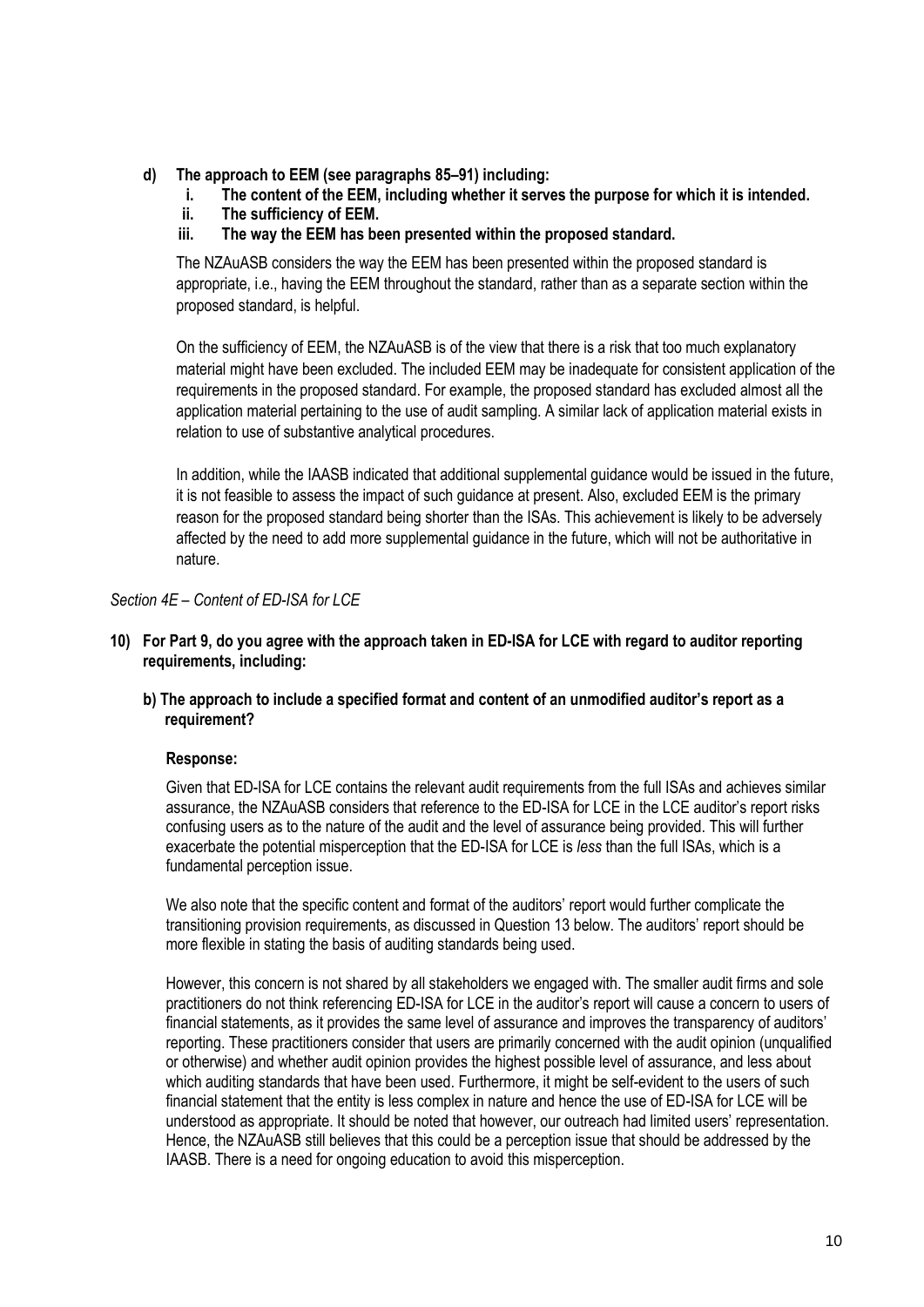We consider that the use of the proposed standard should be communicated with TCWG. From our outreach, most participants considered it appropriate for auditors to determine and to communicate to TCWG which auditing standards will be used in the engagement letter, and many support the communication of the rationale for using the LCE standard to TCWG for transparency purposes. Some participants thought that the communication of the rationale to use LCE standard would be appropriate in the first year of use and then to communicate on exception basis if there has been changes in circumstances.

## *Section 4F – Other Matters*

## **13) Please provide your views on transitioning:**

**a) Are there any aspects of the proposed standard, further to what has been described above, that may create challenges for transitioning to the ISAs?**

## **Response:**

The IAASB expects transitioning to only happen in rare circumstances. The NZAuASB however believes that the transition from ISA for LCE to the full ISAs may happen more often than the IAASB might anticipate.

Transitioning to the full ISAs mid-way through an audit would be an onerous task, particularly if the audit is almost complete. The NZAuASB considers that more flexibility in the transitioning provision is needed to avoid limiting the usability of the proposed standard. For example, transition requirements that allowed auditors to top up requirements based on full ISAs for an isolated complex matter in the financial year where they were identified, with a requirement for reassessment of the LCE determination for the following financial year. In these limited circumstances, the auditors' report should also be more flexible in stating the basis of auditing standards being used. This is a more efficient process than having to go back and re-do audit documentation and planning. Audit is, by nature, iterative and unexpected issues do arise.

When considering the QCs of an entity to determine if it is a LCE at the client acceptance/continuance phase, the assessment is usually made by way of review of prior year signed financial statements (if any), latest interim financial information, independence and background checks and/or discussion with management. Any reliance on superseded information or on management to provide information, carries a risk of omission of information that may undermine the evaluation of the complexity of the entity.

Feedback from smaller audit firms and sole practitioners in New Zealand, whose audit clients are small or micro charities, other not-for-profit entities or small private companies, agreed with the IAASB's view that the need to transition to full ISAs will be rare but possible. These auditors consider that the risk of needing to transition into full ISAs seems low as auditors would get an understanding of the entity at the start of the audit. They do not think that there will be a lot of changes to the entities that would trigger the need to transition to full ISAs. However, audit practitioners with larger less complex entity clients believed that it may not be uncommon.

The NZAuASB considers that in an increasingly complex environment, change is constant and it might trigger a reassessment as to whether ISA for LCE remains appropriate more frequently than not.

# **b) What support materials would assist in addressing these challenges?**

#### **Response:**

The NZAuASB recommends that the IAASB look to develop guidance on the 'first time' adoption of ISA for LCE, for example quidance to ensure auditors ask the right questions at the client acceptance/continuance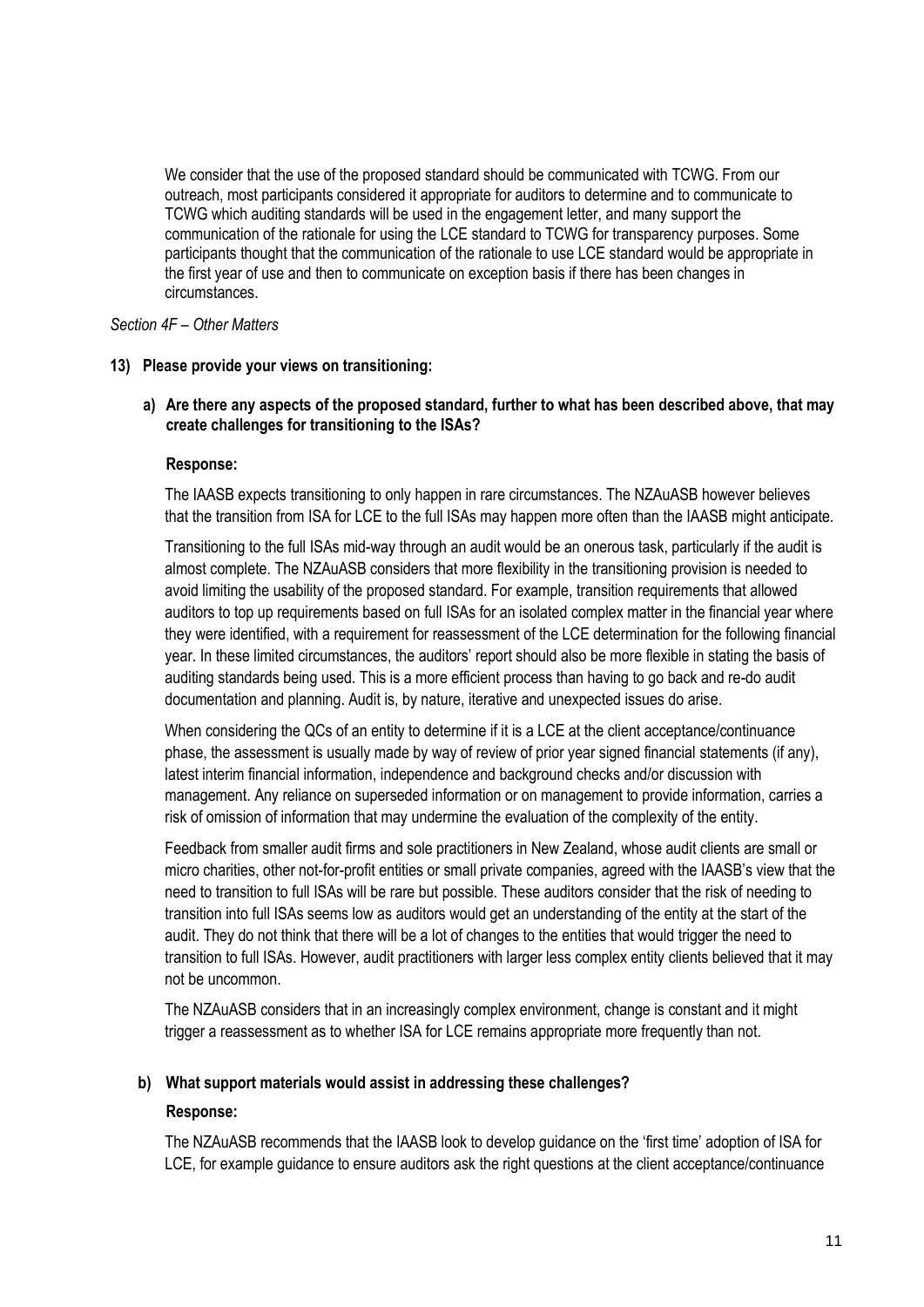phase to enable auditors to perform the assessment as to whether using ISA for LCE is appropriate, so that any indicators of complexity will be identified earlier, thus minimising the risk of transitioning too late to the full ISAs.

# **14) Do you agree with the proposed approach to the future updates and maintenance of the Standard and related supplemental guidance?**

## **Response:**

The NZAuASB considers the proposed approach to the future updates and maintenance of the Standard and related supplemental guidance to be appropriate, i.e., to update the ISA for LCE as and when there is a ISA revision on the same topic. This minimizes gaps in the mandatory requirements in both the ISA for LCE and the ISAs and promotes consistency of application and audit quality.

## **15) For any subsequent revisions to the standard once effective, should early adoption be allowed? If not, why not?**

## **Response:**

The NZAuASB agrees with the IAASB's view that early adoption should be allowed for any subsequent revisions to the standard once effective.

# **16) Should a separate Part on the ISA-800 series be included within ED-ISA for LCE? Please provide reasons for your response.**

## **Response:**

The NZAuASB recommends that requirements relating to the ISA 800-series should be included in the ISA for LCE. In New Zealand, only companies that meet the requirements of 'large' as defined by the Financial Reporting Act 2013 are required to be audited and prepare general purpose financial reports. This means that many entities that are not 'large' sit below the statutory audit threshold. However, some entities still require financial statements to be audited for different purposes, such as tax. These entities would prepare special purpose financial reports (SPFR) in accordance with minimum requirements set by Inland Revenue. Certain financial institutions also require SPFR financial statements to be prepared for banking and lending purposes. Although there are no requirements for these to be audited, there is an option to get these audited to provide assurance over the financial statements prepared. In many instances, ISA-800 audits might apply to entities that are less complex and auditors therefore might benefit from being allowed to make use of the proposed standard, with clear requirements outlined on the authority of ED-ISA for LCE for these audits.

- **17) In your view, would ED-ISA for LCE meet the needs of users and other stakeholders for an engagement that enables the auditor to obtain reasonable assurance to express an audit opinion and for which the proposed standard has been developed? If not, why not. Please structure your comments to this question as follows:**
	- **a) Whether the proposed standard can, and will, be used in your jurisdiction.**

#### **Response:**

The NZAuASB considers that there will be limited use of the proposed standard in New Zealand taking into consideration our views on the key areas where the IAASB may need to further reflect and refine the approach to the proposed standard, as contemplated in our responses to specific questions.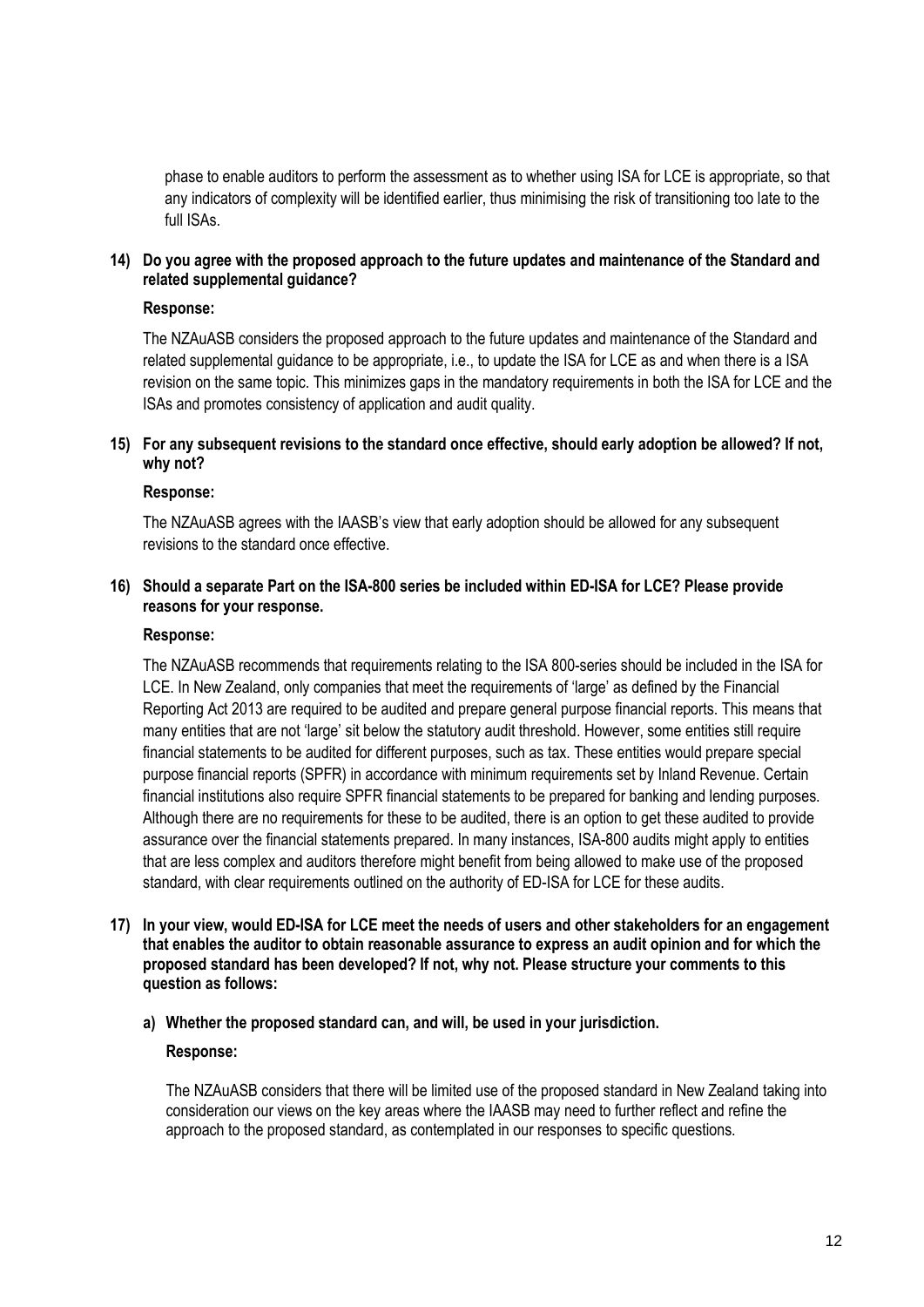In considering whether the proposed standard can, and will, be used in New Zealand, the NZAuASB assessed the following factors and relevant characteristics of entities our jurisdiction:

- There are a large number of private entities that could be characterised as less complex, including group entities;
- Relatively high statutory thresholds for audit of non-regulated entities (in both the for-profit and not-forprofit sectors), but with strong traditions of audit as a means of assurance as reflected in many entities' constitutions, trust deeds, etc, and contractual audit requirements such as in funding agreements;
- In the public sector, there are large numbers of small and often less complex entities (such as small schools and locally based trusts and boards) that are required by New Zealand law to be audited; and
- An auditing profession which is largely competent in performing audits using the full suite of ISAs spanning all sectors, including the public sector.

The NZAuASB notes that in general, large and mid-tier audit firms have established methodologies for ISAbased audits, scalable for the audit of entities of all sizes and complexities, and that these firms are likely to continue applying their audit methodology. They are therefore unlikely to apply the proposed standard. The proposed standard is also unlikely to be applied to audits of regulated entities in New Zealand.

The relatively high statutory threshold for audits of non-regulated entities results in large numbers of smaller sized entities that are not required to be audited. Further, the proposed standard, in its current form, does not include audit requirements relating to ISA-800 series (refer to Question 16 above) and specifically prohibits group audits from using the proposed standard. These further limits the potential uptake of the proposed standard in New Zealand.

However, the NZAuASB recognises that the proposed standard may be useful to small firms or sole practitioners given the nature of their clients, which are largely less complex in nature. Audit is commonly required contractually to meet funding contract commitments or for historical reasons where founding documents continue to require audit even if there is no statutory requirement to do so. Voluntary uptake of audit is of course in the public interest. We believe the standard will aid audit efficiencies without impairing audit quality. The structure of the proposed standard, which follows the flow of an audit, will make it easier for practitioners to use and the condensed material makes the audit requirements easier to understand, which will enable auditors to focus on the relevant audit requirements to an LCE audit.

The NZAuASB highlights the following key areas which the IAASB should consider to enhance the usability and applicability of the proposed standard, especially in a jurisdiction like New Zealand:

- Group audits should not be specifically prohibited from applying the proposed standard but rather based on the QCs of the group (see Question 22).
- Transition provisions to full ISAs should be more flexible (see Question 13).
- ISA-800 audits should be included in the scope of the proposed standard (see Question 16).
- A need to address potential misperception to TCWG and users that the proposed standard reduces work effort, is less than an ISA audit, or may imply a two-tier auditing environment.

## **b) Whether the proposed standard meets the needs of auditors, audited entities, users of audited financial statements and other stakeholders.**

## **Response:**

The NZAuASB highlights that the ED-ISA for LCE is an indictment on the scalability of the ISAs. The design of the proposed standard, which is based on the relevant audit requirements from the ISAs, highlights that the core audit requirements can be condensed into a much more readable and compact document, which is easier to navigate and understand. While we recognise the IAASB's effort in issuing electronic international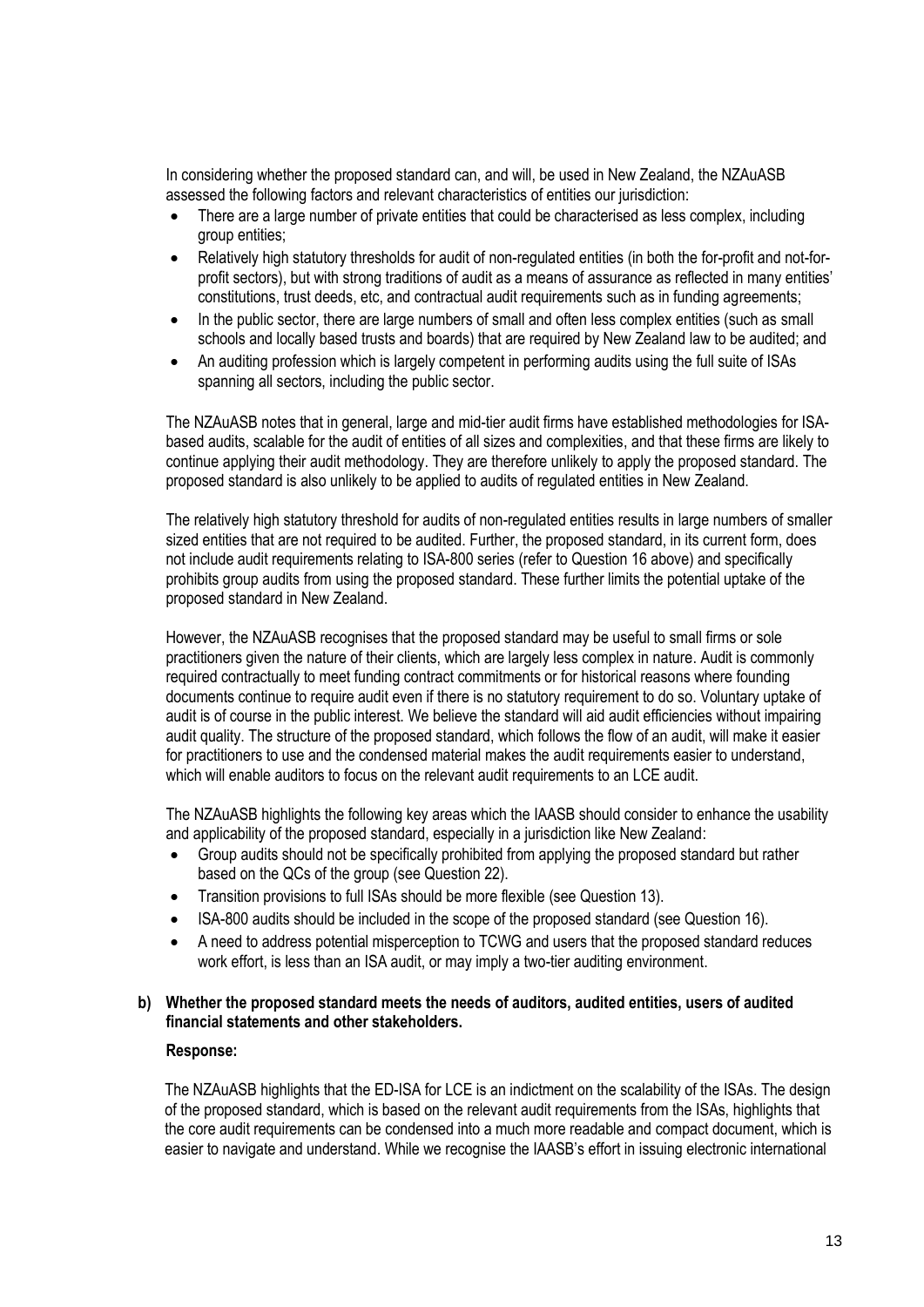standards to ease the navigation of the ISAs, we continue to urge the IAASB to rethink its approach to the ISAs, to start simple and build up progressively, rather than the other way around.

The NZAuASB considers the proposed standard may meet the needs of a limited pool of New Zealand stakeholders, however not in its current form. Further refinement and enhancement of the proposed standard is required to enhance its usability and applicability in New Zealand for these stakeholders.

As discussed in Question 17(a) above, given our high statutory audit thresholds, an ISA-capable audit profession, and audit firms with established audit methodology that already caters for audits of entities of all sizes and complexity, we expect that the use of the proposed standard in New Zealand will be limited.

Further, given that both the ISA for LCE and the ISAs provide the same level of assurance, and ISA for LCE is based on relevant requirements from the current suite of ISAs, it may cause reluctance in practice to use the ISA for LCE. Given it is a 'simpler' version of the current suite of ISAs, with the same level of assurance, some questioned if this would meet the need of New Zealand stakeholders.

This is further exacerbated by the judgements involved in determining whether use of the LCE standard is appropriate and the transition provisions requiring auditors to transition to full the ISAs if there are matters that arise that render use of ISA for LCE as inappropriate. Auditors may deem it safer to apply the full ISAs than risk having to transition to the full ISAs mid-way through the audit. Auditors may naturally default to over auditing in order to minimise their liability risk. This reduces the attractiveness of the standard.

Nonetheless, the NZAuASB recognises that the ED-ISA for LCE might be useful to small firms or sole practitioners given the nature of their clients, which are largely less complex in nature. Those small firm practitioners or sole practitioners who participated in our outreach events thought that using the proposed standard would achieve audit efficiency as auditors only need to focus on matters and audit requirements that are relevant to an LCE audit. The proposed standard could be used for small or micro charities, school audits, companies that can opt out of audit or are not required to have an audit. Several participants also thought it could apply to larger charities and other public sectors audits. Most participants agreed that the LCE standard will be useful for their practice as they mainly deal with small not-for-profit audits.

We also note that banks are increasingly requiring more and more assurance (including audits) from their micro client lenders. Although the level and scope of such assurance would depend on the amount of lending, the risk profile of the client, the cost of the assurance engagement (vs the benefits it would convey) and other factors, there is an increasing demand in this market. ISA-800 audits (as discussed in Question 16 above), if included in the scope of LCE standard might increase its uptake of the standard in New Zealand.

We are also strongly of the view that group audits should not be specifically prohibited from applying the proposed standard but rather be scoped in based on the QCs of the group (see Question 22).

#### **c) Whether there are aspects of the proposed standard that may create challenges for implementation (if so, how such challenges may be addressed).**

#### **Response:**

As outlined in our responses to various questions together with our suggestions as to how these challenges may be addressed, the NZAuASB considers the amount of judgement involved in the scoping of proposed LCE standard, the uncertainty that might require a practitioner to transition to the full ISAs, and the perception of a two-tiered audit, are key challenges for implementation.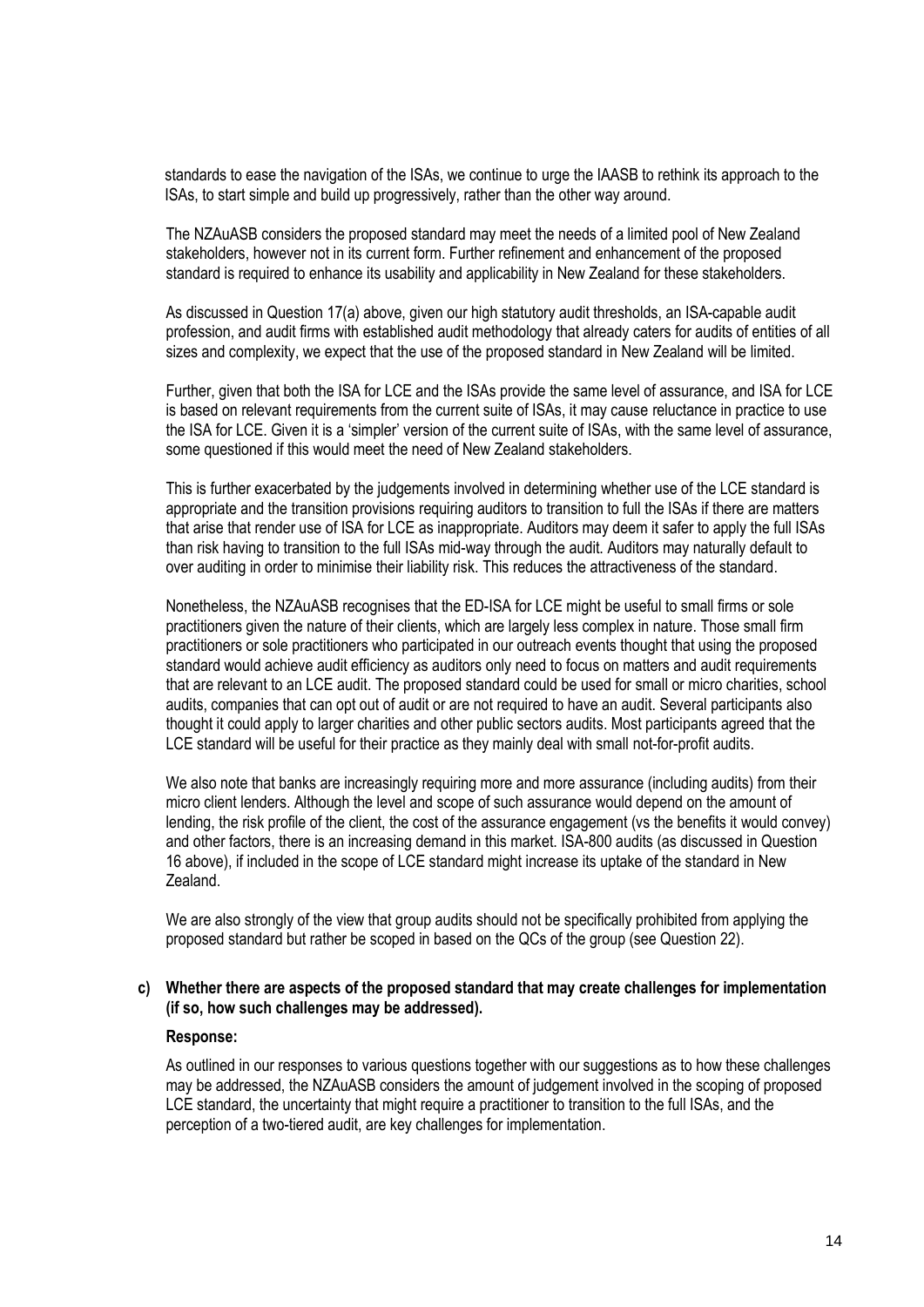There is a need to raise awareness, educate and engage with TCWG and users to enable them to understand that the ISA for LCE is similar to the ISAs, which provides reasonable assurance and is not a second-grade audit. The user perception issue of reduced work effort and/or audit quality should also be addressed. First time implementation guide and flexibility on transitional provisions should also be considered to better facilitate the uptake of the standard.

# **18) Are there any other matters related to ED-ISA for LCE that the IAASB should consider as it progresses the proposed standard for finalisation?**

# **Response:**

The NZAuASB does not have any further comments.

## *Section 4G - Approach to Consultation and Finalization*

# **19) What support and guidance would be useful when implementing the proposed standard?**

# **Response:**

The NZAuASB does not have any further comments other that those described in this submission.

**20) Translations—recognizing that many respondents may intend to translate the final ISA for LCE in their own environments, the IAASB welcomes comment on potential translation issues noted in reviewing ED-ISA for LCE.**

# **Response:**

The NZAuASB has no comments to add on translation.

**21) Effective Date—Recognizing ISA for LCE is a new standard, and given the need for national due process and translation, as applicable, the IAASB believes that an appropriate effective date for the standard would be for financial reporting periods beginning at least 18 months after the approval of a final standard. Earlier application would be permitted and encouraged. The IAASB welcomes comments on whether this would provide a sufficient period to support effective implementation of the ISA for LCE.**

# **Response:**

The NZAuASB believes the proposed effective date and permission for earlier application is appropriate.

#### *Section 5 – Group Audits*

**22) The IAASB is looking for views on whether group audits should be excluded from (or included in) the scope of ED-ISA for LCE? Please provide reasons for your answer.**

# **Response:**

The NZAuASB considers that there are group audits that are non-complex in nature and therefore there is significant concern regarding the blanket prohibition of group audits from applying the ED-ISA for LCE. The exclusion of groups could potentially impact the uptake of the standard once issued, undermining its usefulness and applicability in New Zealand.

For example, in the public sector, the exclusion of group audits would mean that schools that have a small fundraising trust as a controlled entity, would be prohibited from using ED-ISA for LCE. Other examples of non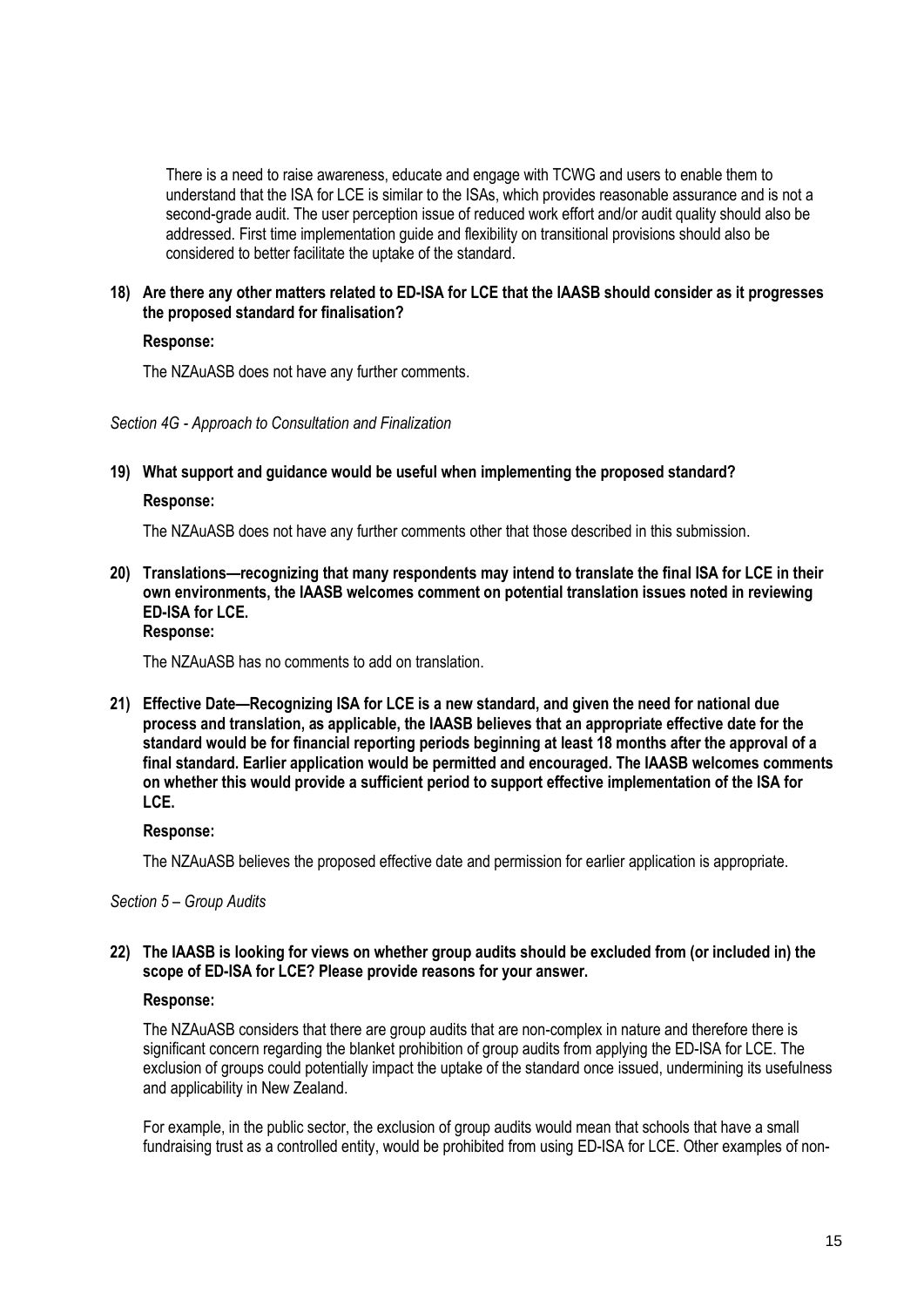complex group structures that could fit the criteria of LCE include entities that have a subsidiary that trades or hold assets, smaller for-profit entities with dormant subsidiaries, investment holding parent with a trading subsidiary, etc.

Our stakeholder feedback also indicates that the LCE standard could be useful for the audit of Māori entities, which have become major players in the New Zealand economy since the settlement of indigenous grievances which began in the 1990s. Many of those entities have been giving careful consideration to how they report on their work (in both financial and non-financial terms) to their tribal members and other stakeholders, with assurance being an important element of their reporting. Most Māori entities have a group structure, for example having trading subsidiaries and charitable trusts sitting under a governing tribal council. The feedback suggested that it would be unfortunate if the LCE standard were not available for such groups where characteristics of complexity are not present.

The NZAuASB notes that the inclusion of groups would result in the proposed standard becoming longer to apply in practice. When a group needs to consolidate financial statements, the consolidation may also result in potentially complex issues. However, there is still a strong appeal for groups to be included in the scope of ED-ISA for LCE.

Most of the participants in our feedback forums held a similar concern and agreed that groups should not be excluded just because it is a group, but rather be based on the complexity of the group. However, the AFAANZ support the proposed standard for excluding group audits, but with an exception to allow group audits in cases where there are zero or immaterial involvement of component auditors.

## **23) Respondents in public practice are asked to share information about the impact of excluding group audits from the scope of ED-ISA for LCE on the use of the proposed standard. In particular:**

- **a) Would you use the standard if group audits are excluded? If not, why not?**
- **b) Approximately what % of the audits within your firm or practice would be group audits that would likely be able to use ED-ISA for LCE (i.e., because it is likely that such group audits could be considered less complex entities for the purpose of the proposed standard) except for the specific exclusion?**
- **c) What common examples of group structures and circumstances within your practice would be considered a less complex group.**

#### **Response:**

Not applicable as NZAuASB is not a public practice.

- **24) If group audits are to be included in the scope of ED-ISA for LCE, how should be done (please provide reasons for your preferred option):**
	- **a) The IAASB establishes a proxy(ies) for complexity for when the proposed standard may be used ("Option 1 - see paragraph 169); or**
	- **b) ED-ISA for LCE sets out qualitative characteristics for complexity specific to groups (Option 2 see paragraph 176), to help users of the proposed standard to determine themselves whether a group would meet the complexity threshold.**

# **Response:**

The NZAuASB considers that Option 2, where ISA for LCE sets out QCs for complexity specific to groups is more appropriate, to enable the auditor to exercise professional judgement as to whether groups can be scoped in as a LCE. At our outreach events, most participants also considered that QCs should be used to determine whether the proposed standard is appropriate to use for a group audit.